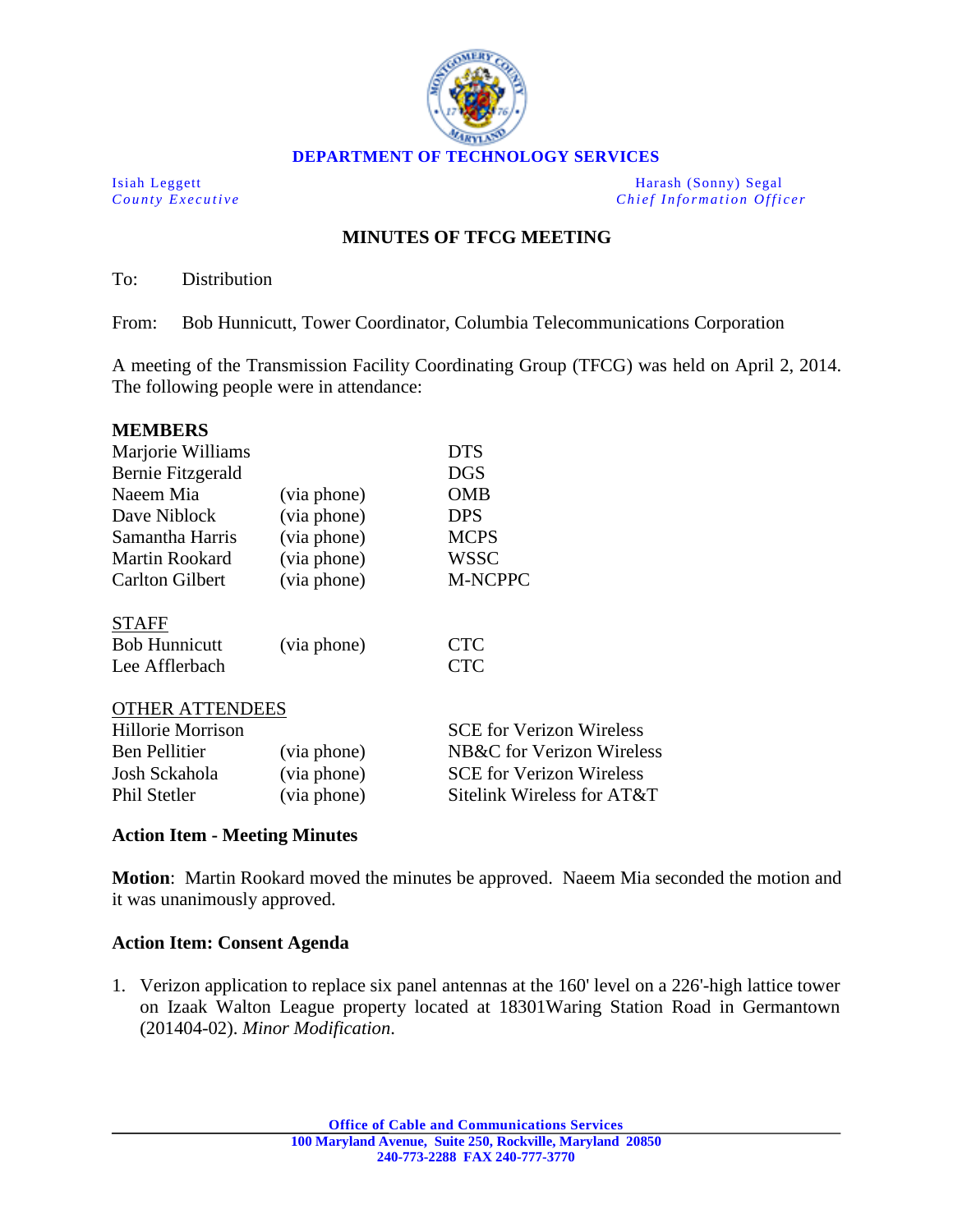Minutes of TFCG Meeting Held April 2, 2014 Page 2 of 4

- 2. Verizon application to add three panel antennas at the  $152'$  level on a  $150'$ -high monopole on Montgomery Council, Knights of Columbus Building Corp. property located at 17001 Overhill Road in Derwood (201404-04). *Minor Modification*.
- 3. Verizon application to add three panel antennas at the 90' level on a 110'-high monopole on Silver Spring YMCA property located at 9800 Hastings Drive in Silver Spring (201404-05). *Minor Modification*.
- 4. Verizon application to replace six panel antennas at the 138' level on a 150'-high monopole on Bethesda Country Club property located at 7601 Bradley Boulevard in Bethesda (201404- 06). *Minor Modification*.
- 5. Verizon application to attach twelve panel antennas at the 120' level on a 140'-high monopole on Shurgard Maryland Properties Inc. property located at 3351 Briggs Chaney Road in Silver Spring (201404-19). *Co-location*.
- 6. Verizon application to attach three panel antennas at the 60' level inside a church steeple atop an approximately 45'-high church on Hughes United Methodist Church property located at 10700 Georgia Avenue in Wheaton (201404-20). *Co-location*.
- 7. Verizon application to replace six panel antennas at the 185' level atop a 156'-high apartment building on Rock Creek Terrace LP property located at 12630 Veirs Mill Road in Rockville (201405-02). *Minor Modification*.

**Motion**: Dave Niblock moved the Consent Agenda items be approved. Martin Rookard seconded the motion and it was unanimously approved.

## **Regular Agenda**

**Action Item:** AT&T application to construct a 101ʹ-high monopole and attach twelve panel antennas at the 97ʹ level on Sligo Baptist Church, Inc. property located at 1610 Dennis Avenue in Silver Spring (201403-15). *New*. *Conditioned on approval by the Board of Appeals for a special exception to permit the monopole in a residential zone, and on a design that does not meet the requirements to provide for co-location of at least two additional carriers facilities at the site. Additionally, we condition our recommendation on AT&T considering a tree disguise design for the monopole if there is community objection to the appearance of the monopole.* 

Bob Hunnicutt summarized the application noting that the plans show that the monopole does not meet the special exception requirements for accommodating at least two additional carriers. Consequently, the Tower Coordinator's recommendation is conditioned on the Board of Appeals approving a design, as they have authority to do, that accommodates fewer than three carriers. Lee Afflerbach added that based on his engineering review of the supporting engineering documentation and the coverage intentions for this site, a shorter monopole may not meet the coverage requirements.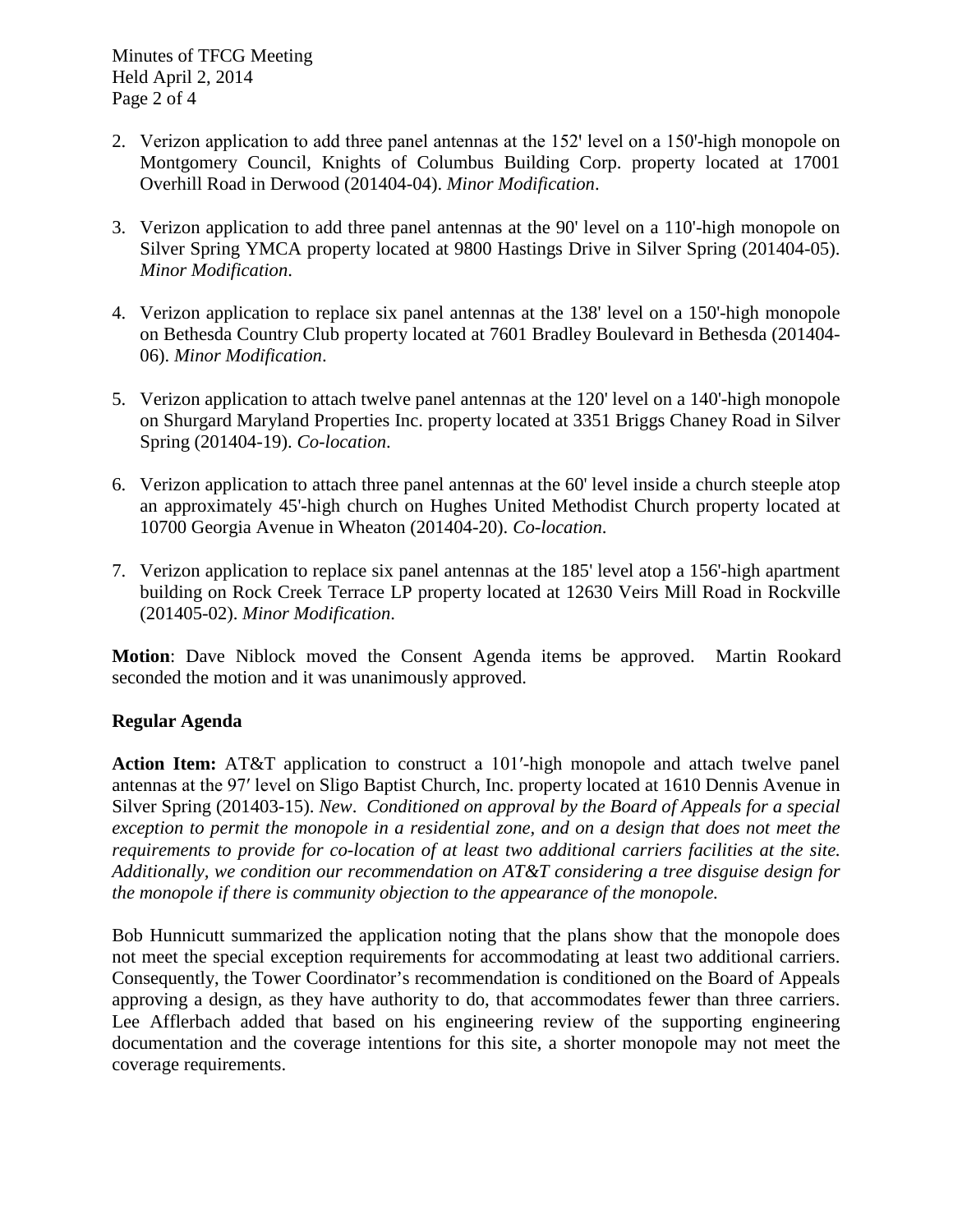Minutes of TFCG Meeting Held April 2, 2014 Page 3 of 4

Marjorie Williams remarked that the language as recommended by the Tower Coordinator is confusing and appears to indicate that the TFCG endorses a new tower designed to support at least three carriers' antennas and equipment on the ground.

Dave Niblock remarked that a primary role of the TFCG is to encourage new towers that are designed to present opportunities for future co-location of additional carriers' antennas to minimize the need for another new tower in the same area. For that reason, he does not support this application because it does not provide for additional antennas on the monopole and additional space on the ground for other carriers' equipment. Carlton Gilbert agreed.

Bernie Fitzgerald commented that there is a question about both the structural capacity and the height of the monopole in terms of its ability to support additional carriers. Lee Afflerbach added that elevations below the AT&T antennas as proposed may work to meet other carriers' needs, especially because of the deployment of 4G technology. He explained that deployment of 4G technology is resulting in antenna sites being placed closer to each other and at lower elevations because the coverage footprints for some of the 4G frequencies being used do not travel very far from the antennas.

Ms. Williams noted that the trees surrounding the site may result in the need for a higher structure to permit effective co-location and asked if other carriers planned to place facilities near this site. Mr. Hunnicutt noted that the trees were perhaps 70ʹ high, leaving space for co-locators' antennas to clear the treetops. He also noted that, based on the carriers' annual plans, there are at least two other carriers that plan to site antennas within a mile of the church property.

Ms. Williams asked the applicant, Phil Stetler, if AT&T had considered a facility designed to accommodate additional carriers. Mr. Stetler replied that he recalled a discussion with the leasing agent that AT&T did have that intent, however, the plans submitted do not reflect the potential for other carriers placing facilities at this location. Mr. Hunnicutt added that as part of the Tower Coordinator's review of the application he asked about the space for equipment and that Mr. Stetler had responded that the smaller size is all that AT&T was seeking. Mr. Stetler agreed to revisit that aspect of this application with AT&T and report back to the TFCG.

**Motion**: Carlton Gilbert moved to table the application until AT&T addressed the issue of additional co-location. Bernie Fitzgerald seconded the motion and it was unanimously approved.

**Action Item:** AT&T application to install an emergency power generator on the roof or on the ground at three buildings. See attached list of property owners and addresses (201404-11). *Minor Modification*. *Conditioned on the generators being screened and designed to meet the requirements of 59-A-6.14 of the Zoning Ordinance.*

Mr. Hunnicutt summarized the application, noting that the generators proposed to be placed on residential property were required to be screened and that the Tower Coordinator's recommendation was conditioned accordingly.

**Motion:** Bernie Fitzgerald moved the application be recommended as conditioned by the Tower Coordinator. Naeem Mia seconded the motion and it was unanimously approved.